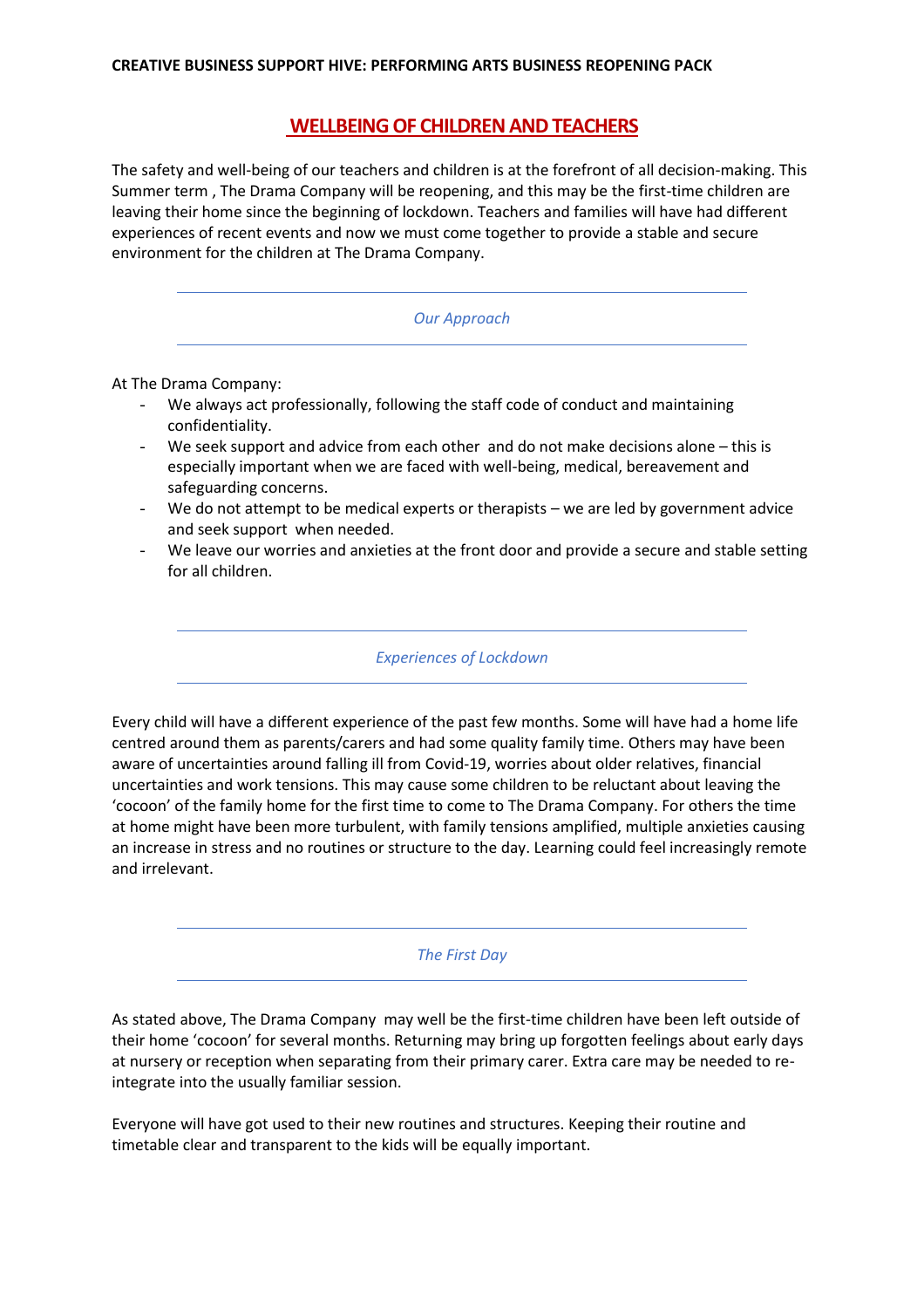#### **CREATIVE BUSINESS SUPPORT HIVE: PERFORMING ARTS BUSINESS REOPENING PACK**

They will have questions, which may indicate how the children have responded to the pandemic. Some of these feelings and worries may be irrational but unsettling, nonetheless. It is important to follow a consistent approach when questions are asked which is explained below (in the Communication Response section).

These questions can also be approached on the first day with some sort of social/circle time. Focusing the children's kinds of worries might be useful. Topping and tailing this with a positive thought will help. During this time, it is important to acknowledge how different the week will be compared to usual e.g. reduced numbers, increased safety measures, shorter days).

Reminding them that remembering to try their best and help each other will make things more enjoyable, while everyone is getting used to being together again and finding slightly new ways of doing things.

*Communication Response*

Some children will be arriving with anxieties and possible experiences of trauma and bereavement. We must provide these children with a consistent response from all members of staff that reassures and provides a sense of safety. Every response that we give to a child must be well-considered. The more prepared we are, the more helpful our responses will be.

## **1. Create a space for conversation**

Demonstrate that you are available to talk but never force the conversation as this may feel intrusive.

## **2. Acknowledge, empathise and validate**

We often want to reassure children and find solutions to make them feel better, but first, spend time listening. Be accepting of their worry, anger and sadness about how things are at present and help them to name the emotion they are feeling if necessary. Try to avoid early reassurance, "everything's fine" or telling them, "don't be sad". Recognise that these kinds of feelings are common, understandable and normal.

## **3. Contain anxieties**

Children find it difficult to evaluate risk by themselves. We can help children to balance risk by holding difficult information for them and making sure that we do not exacerbate their worries. Don't let these conversations dominate any [COMPANY NAME] session. We must make sure that our own experiences and anxieties do not come into play when speaking to children.

## **4. Continue and normalise**

Keeping things as normal as possible will help children to feel safe and at ease in school. When we have difficult conversations with children, it is important to get back to 'work as normal' quickly and reassure them before going home.